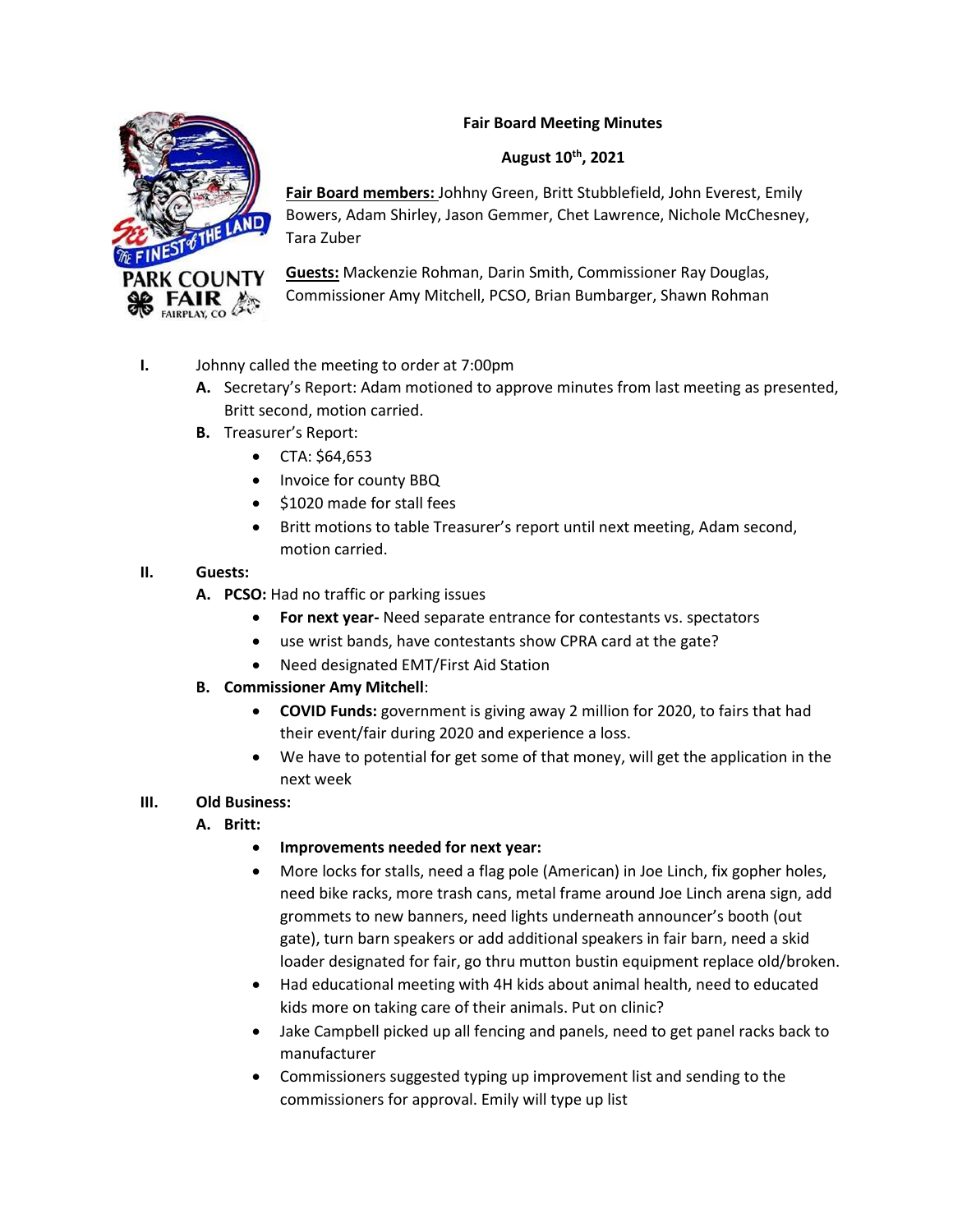- **B. Nicole:**
	- Goat show was a success, thank you for allowing her to put it on
	- Need to hire a crew to clean pens after goat show next year

### **C. Emily**:

- Rodeos all went well
- Queen's Breakfast was great, the girls enjoyed it
- Silent Auction/Barn Dance- Silent auction was successful, girls profited almost \$1000. Next year we will get a different band to do the barn dance

#### **D. Shawn**:

- Roping Breakdown: 3 ropings, \$656 for Shawn and Mackenzie, would like to give back \$500 to fair board for future ropings
- Would like to do event weekend before fair, draw more people, possibly a ranch rodeo and roping combined.
- Also have monthly ropings September-May

### **E. Johnny:**

- Was approached by a few people who expressed interest in holding events at the fair grounds
- Crissy wants to do a Ranch Rodeo September 11, and a Friday night roping, potentially start a series with Salida
- Little Britches would like to host rodeos at the fairgrounds

### **F. John E.**

- With all the expressed interest in people using the fairgrounds, there is a potential to need to hire a fairgrounds manager
- Working with Barbie on fair budget for up coming year
- Tractor was damaged during fair. Jason said he was the last to use the tractor and when he left it, it was running fine. Johnny damaged the bumper on the tractor
- Mike will try to get a skid steer to unload meat pallets

## **G. Mackenzie:**

- Rebel cookie dough and Sloppy Barn want to come back next year
- Rebel cookie dough's husband is in a band called "Nacho Men" and they bring a large following. Consider for next year?

#### **IV. New Business:**

#### **A. Jason:**

- we are out growing current space for animals, how are we going to accommodate more?
- Make projection of future fairs for commissioners and county staff
- **B. Chet:** 
	- make improvements to vendor area
	- Re-hire Mackenzie
- **C. Britt:** 
	- How much money do we have left over from lighting and panels?